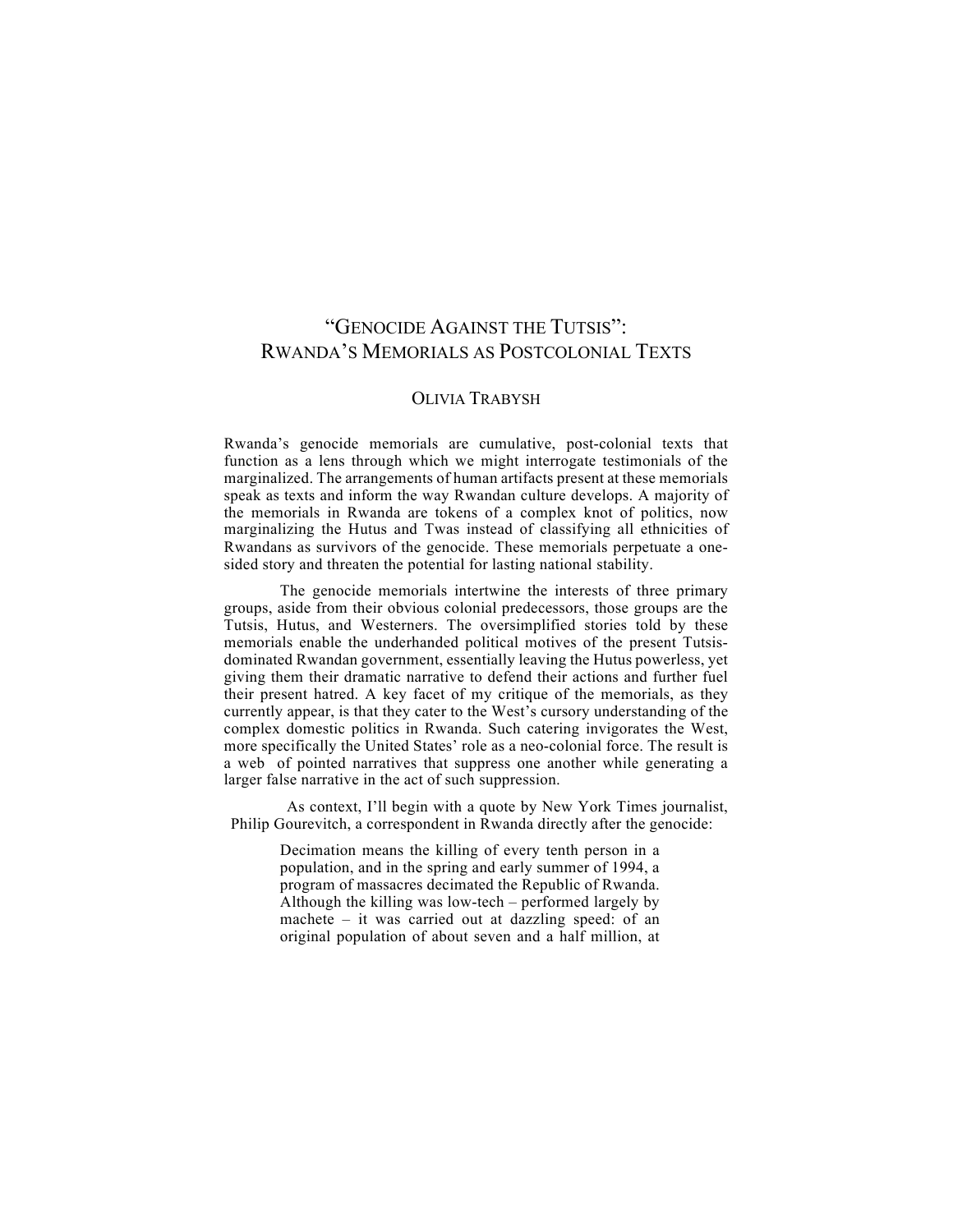least 800,000 people were killed in just 100 days. The dead of Rwanda accumulated at nearly three times the rate of the Jewish dead during the Holocaust. It was the most efficient mass killing since the atomic bombings of Hiroshima and Nagasaki. (4)

The Rwandans killed during the genocide didn't perish in an isolated gas chamber, but by millions of hands – by the wielding of their neighbors' machetes. Some neighbors killed out of destitution, others out of starvation for power, and others fearful of a militarized Tutsi regime. But many of the memorials, which conceal deeper political complexities, will allude thatneighbors killed their neighbors primarily out of ignorance and economic instability.

Previously, Rwanda was a part of German East Africa but became a Belgian territory under the League of Nations mandate in 1921, following World War I (Hatzfeld 237). In 1930, the Belgians put into effect a system that classified Rwandan ethnicity into three categories: the Tutsi, Hutu, and Twa. At that time, approximately 15 percent of the population identified themselves as Tutsi, 84 percent Hutu, and 1 percent Twa (Human Rights Watch). The historically, derived difference between Tutsi, Hutu, and Twa is a classist one. The term 'Tutsi' was used to describe Rwandans, who owned ten or more cows. The term 'Hutu' meant you owned fewer than ten cows; thus, the more similar to 'common people.' The term 'Twa' refers to 'pygmy,' or 'indigenous' groups of Rwandans who live in remote forests and maintain their sustenance from the land. This classism differentiates between groups that loosely existed before the Belgian occupation, but it did not transition into a rigid, ethnic, caste system until 1930 when the government required all Rwandan citizens to carry identification cards with their ethnic subscription, and the Belgians posited the Tutsis as 'native rulers' because their collective, physical features most closely resembled those of the European Belgians (Human Rights Watch). Eventually, Rwanda, alongside the Belgian Congo, became a republic, independent from Belgium in 1960 (Hatzfeld 237).

In his article, "'Ancient Tribal Warfare': Foundational Fantasies of Ethnicity and History," Kenneth Harrow quotes anthropologist Johan Pottier in refuting the above history as a narrative in itself. Pottier and Harrow believe this tale of classist identity exploited by the Belgians gives too much fluidity to the transfer and passage of class and identity and would be propagated by the present Tutsi regime to defer ultimate blame to their Belgian colonizers and diminish their historical privilege. As Pottier counters:

> [...] Hutu and Tutsi, had had virtually no control over their land labour power. The seeds of this inequality and the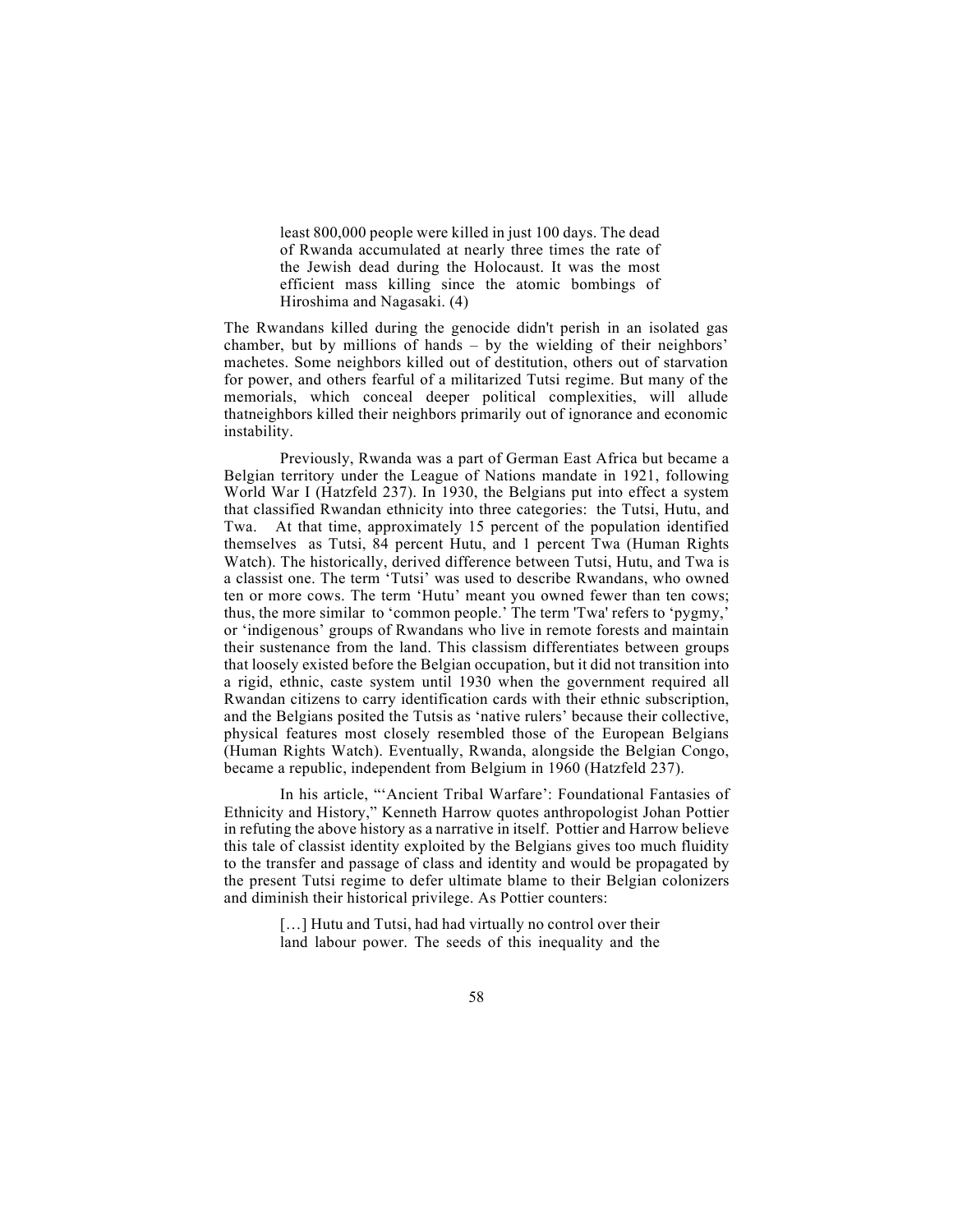severe poverty caused among both Hutu and Tutsi had been cast when King Rwabugiri, of the *nyiginya* dynasty, imposed his administration and harsh rule on formerly autonomous local lineages. The king confiscated their lands and broke their political power. Pursuing a kind of assimilation policy, Rwabugiri institutionalized ethnic divisions, mainly though not exclusively through the bonded labour service known as *ubertwa* – from which all Tutsi were excluded. European colonizers later adopted this central institution for their own political purposes. (37)

The Tutsi would choose not to propagate this version of their history because it displays both the Hutus' and Tutsis' subjugation to unfair rule by a disciplinary force before the arrival of the colonizers. And although the story of Rwanda is still a post-colonial one, its dysfunction does not begin with colonization. It's conflict, as Pottier points out, existed before seizure by Germans or Belgians, and the Tutsi eventually benefited from such antagonistic policies. The present Tutsi regime would prefer we believe, although unfair, that their hard work to attain ten or more cows placed them in a class above Hutus. The Tutsi regime does not want us to believe that the stratification between Hutu and Tutsi is not based on exploited merit but rather formed by an unexplained exclusion from bonded labor service by a previous dynasty.

Another version of this history exists, the Hutu's version. The Hutu colonial narrative affirms the Tutsis benefited from previous dynasty orders. However, this version does not simply label the Tutsi as inheritors of privilege. This Hutu narrative of Rwanda's colonial history gives Tutsis a more active label: tyrants. As Harrow explains, the Tutsis' description were of "oppressors, collaborators with the Germans and then worse, the Belgians. Prior to colonization, Tutsis' kingdoms, in horrific terms, described the royal palaces adorned with Hutu testicles" (35). This narrative clearly demonizes Tutsis and according to Hutu extremists, validated the Radio Milles Collines hate programs, which depicted the Tutsi as *Inyenzi*, or cockroaches. Harrow avows the hate propaganda was so atrocious that it portrayed Tutsis as "evil satanic beings who should be slaughtered down to the last baby or fetus" (35).

However, the Rwandan genocide memorials tell neither of these stories. The most in- depth historical account one receives is a summary, that Rwanda was once a colony of Belgium. The Belgians created the classification of Tutsi, Hutu, and Twa depending on who owned ten or more cows. Massive killing sprees of the Tutsis occurred following independence in 1963, 1973, and 1990. Divisions both economic and ethnic increased in the 1980s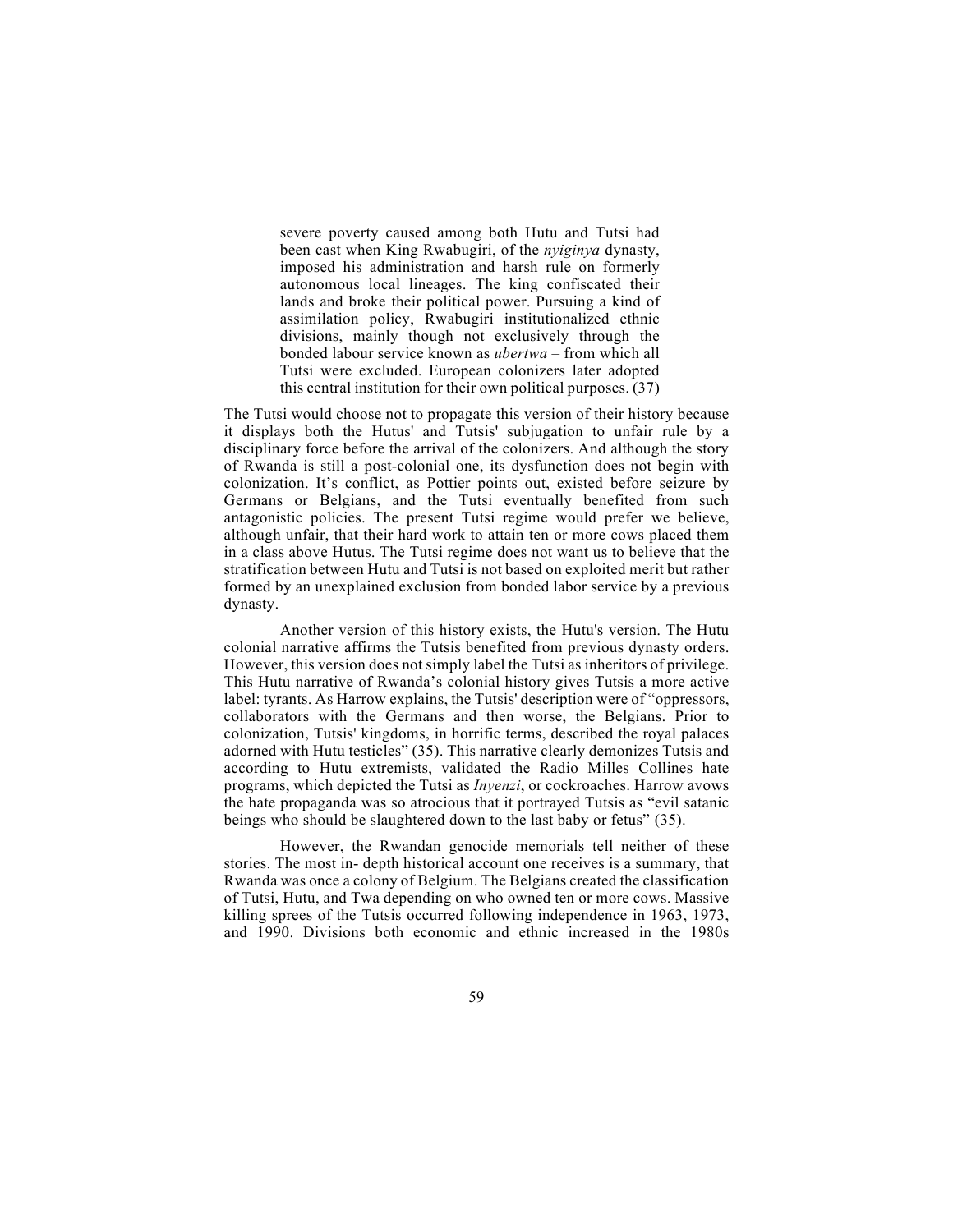following independence and instability in the coffee market. And on the early morning of April 7<sup>th</sup>, 1994, following the assassination of Rwandan Hutu President, Juvenal Habyarimana and massive hate radio campaigns by Hutu extremists, the "genocide against the Tutsi" occurred. Which brings us back to the main point of this paper: why is the present Rwandan government choosing to portray its history this way, and what are the larger consequences of purporting this post- colonial narrative over the other dissenting narratives?

Today, in the basement of Nyamata, a Catholic church, and national memorial, lays a coffin covered in a purple cloth and adorned with a white cross. Nyamata forbids cameras inside, so does any of the genocide memorials; thus, I cannot attach an image of this exact coffin in the appendix. But coffins like this one in Nyamata appear everywhere. A brief search in the Kigali Genocide Memorial archives would produce multiple images of the similar coffins in Butare, Gatandara, Nurabi, Mbogo, Nyamasheke, Cyangugu, and countless unidentified mass graves.<sup>1</sup> But in this coffin I am describing in Nyamata, are the remains of a pregnant woman. Beside her coffin are the tools used by the interahamwe to rape her over twenty times. A six-foot pole and a machete lay next to her coffin. She died while being raped with such tools. A tour guide will tell you her coffin, once open for visitors to observe how the pole and the machete eviscerated her body from her pelvic region up through her chest cavity, is now closed at the request of her surviving family members; they asked the memorial to preserve her dignity. They wanted their daughter's memory to be one of respect, not a spectacle.

A part of the reason for this tension between familial requests for reverence and the memorial's disgraceful pictorial conversation about this woman's body is the internationally sexist and sensationalist precedence of how society handles women's bodies. This sexism and sensationalism, being more characteristic of international culture than Rwandan culture, prove that the visible healing of Rwanda arises from a desire by the West to see reconciliation. It does not equal reconciliation in Rwanda. Rwandans are very reserved culturally and would not construct these graphic memorials for themselves. Binaifer Nowrojee and Regan Ralph of Human Rights Watch affirm in their article, "Justice for Women Victims of Violence: Rwanda after the 1994 Genocide," sexist and sensationalist graphic images of deceased women continue to reciprocate because of "the international community's willingness to tolerate sexual abuse against women." This images or narratives do not continue because of an "absence of legal provisions" nor

<sup>&</sup>lt;sup>1</sup> For sources of these images please visit the photograph section of the Genocide Archive Rwanda website, http://www.genocidearchiverwanda.org.rw/index.php?title=Category: Photographs.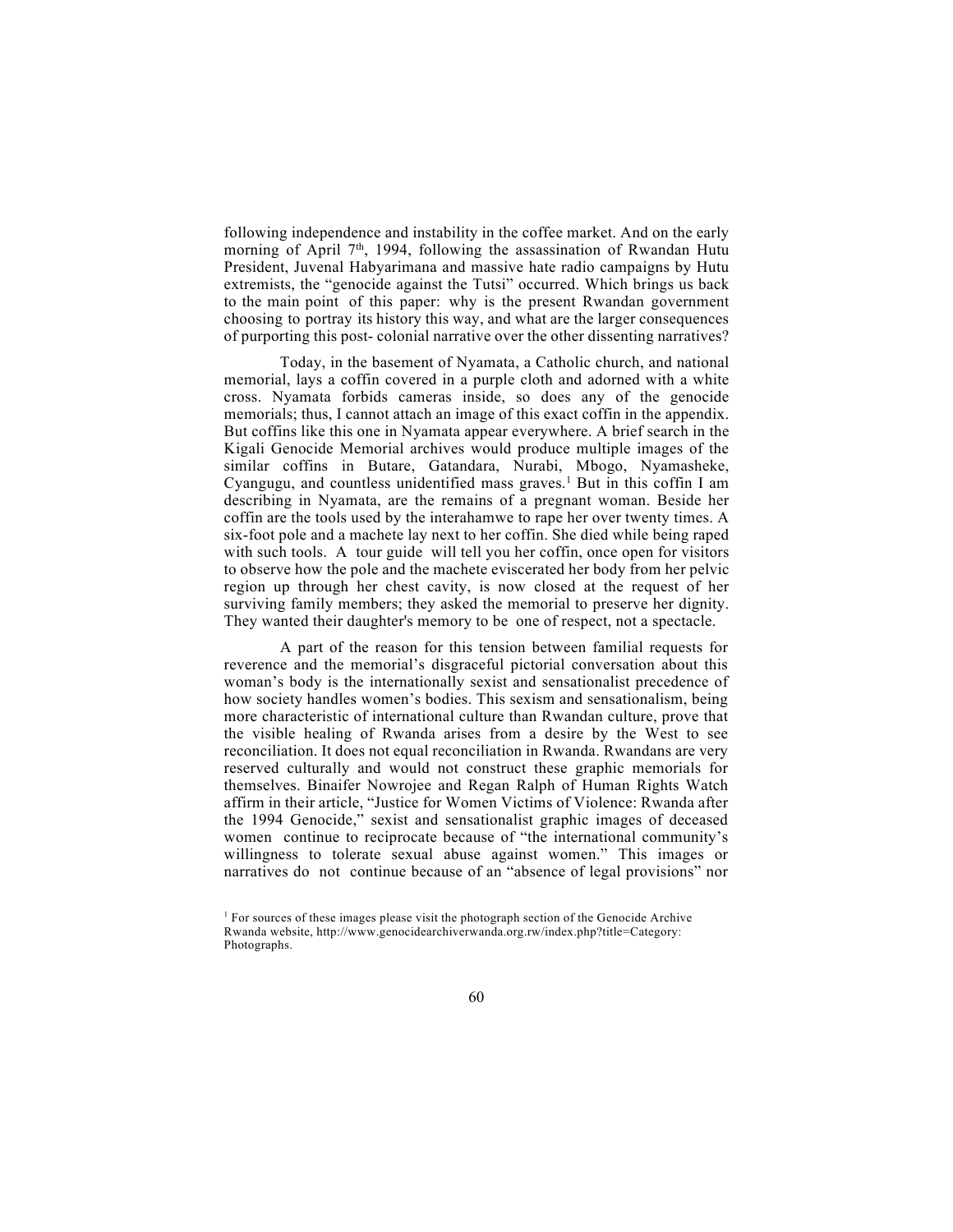because it is a cultural characteristic of Rwandans (162). They continue because the International Community expects it and allows it. It is then not surprising that Rwandans construct these graphic displays when we consider these assessments by Human Rights Watch, alongside the simple fact that Western foundations and non-profit organizations fund many of these memorials. They communicate their experience to Western observers who fund their recovery through familiar delivery – graphic images of females and unimaginable devastation that tacitly affirm the superiority of Western traditions. These images accepted by Westerners actually serve to suppress Rwanda's healing because the sexually degrading constructions conceal a deeper layer of Western biases about the inadequacy of the African race; thus, entrapping Rwandans in a cyclical, belittling story. Very few stories or representations of African culture exist that give them adequate respect and validation from the Western perspective.

Behind the church in Nyamata is a massive graveyard. Appealing to the statistical mindset of the West are 10, 000 naked, dismembered skeletons organized, categorized, and filed upon clean, neat, dirt shelves beneath the ground. Skulls are on the third row at eye level. Thighs bones are on the fourth row just above reach. The arms and the lower portions of the legs are below the skulls on the first and second shelves. Here, we see literal traces of Rwandans appealing to Western/colonial fetish in the need to categorize an existing of a race of people in an encyclopaedic fashion and an obsession with cataloging body parts and the weapons used to beat those body parts. In my time in Rwanda, I did not once see a Rwandan walk in such a mass grave, and I was there for the entire month of June, the month designated for genocide commemoration. The glass surrounding the entrance to this mass grave contains graffiti, suggesting disrespect, but whether the disrespect is for the bodies in the grave – which would signify Hutu hatred – or is about the message this grave propagates is unclear.

A similar case of skulls sits on a shelf when entering the genocide memorial in Karongi-Kibuye. The cabinet of skulls bares the English inscription "Never Again." But as anyone who has spent time in Rwanda knows, the most commonly spoken languages in Rwanda are Kinyarwanda, French, and English as a distant third. If the memorial's design were for Rwandans, it would be transcribed in Kinyarwandan or French. In the Kigali Genocide Memorial is also the following welcoming phrase in English: "We begin where we end, with the country we love." Despite being a seemingly innocuous, if not pleasant sentiment, "we" is a falsely congruent categorization. "We," which appears unified, contradicts the phrase "genocide against the Tutsis" which is incessantly retorted by the now Tutsi-led regime. As explained earlier, the Tutsis were the group targeted for extermination in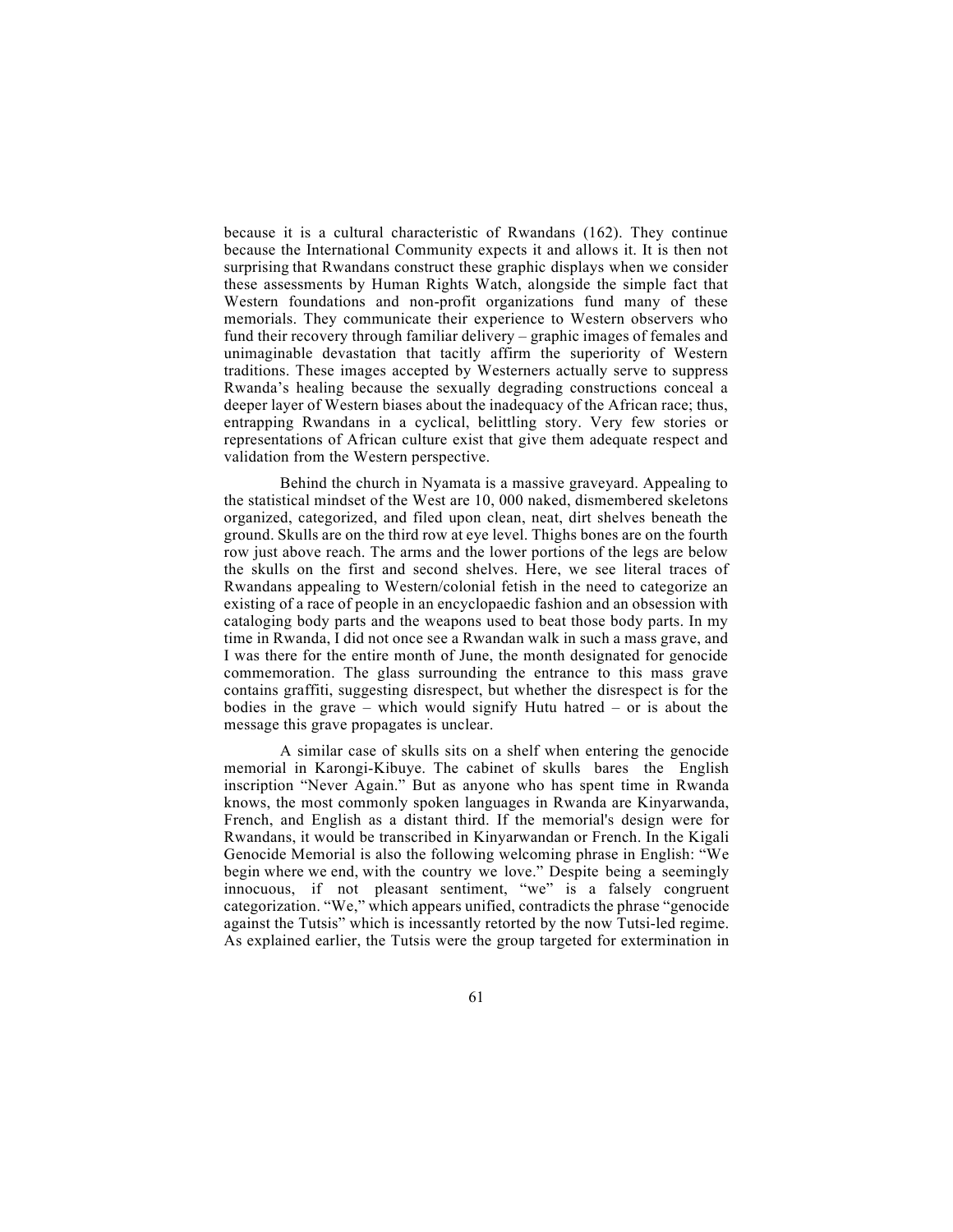the genocide. The government was Hutu- dominated at the time of the genocide, but the Tutsis controlled the wealth. Following the genocide, the Tutsis are now in power, but they still preserve the wealth, and Hutus and Twas have little power or wealth similar to before. The Hutus wanted to kill the Tutsis because they considered themselves victims of poverty and believed it was the Tutsis fault they were poor. But in spite of such ideology, many Hutus died trying to save Tutsis from killing battalions. Complicating things further, Harrow maintains Tutsis have killed upwards of a million Hutus and Congolese citizens in refugee camps as revenge killings following the genocide (40). Tutsi lives were not the only lives taken in context to the genocide of 1994. The demographics of those killed complicate the singular story declared by the present Tutsi RPF government.

Harrow affirms: "the shrines [memorials] function to canalize our reactions and understandings into a fixed narrative of the genocide – one that seems almost to write itself" (41). Two things are important to note from Harrow's statement: first, Harrows demarcation of a "fixed genocidal narrative" is important because not only does it prove these memorials are functioning as narration texts, the narrative they are telling is also restrictive, proven by the simplified tale they cultivate and juxtapose with the conflicting versions expounded upon previously. These memorials "seem almost to write themselves" because they defer association with historical and ethnic context. The gruesomeness and the repeated gruesome skeleton after gruesome skeleton articulate a "comfortable stereotype that these two 'tribes' with ancient tribal hatred" always fought one another and fought even more following colonization (35). Secondly, this brings us to Harrow's identification of the "our" within his depiction of the memorials and how they "function to canalize our reactions and understandings." Harrow uses the pronoun "our" to implicate himself and Western culture as recipients of the storytelling that occurs at these genocide memorials. In becoming recipients, we are also active participants in acknowledging the truthfulness of the narratives we are receiving. If we accept the information given to us, we are accepting this one-sided narrative that directs us. But perhaps in our knowledge, we accept and conceal our own reasoning for accepting this story. These memorials and their stereotypes perpetuate a colonial story that the present Rwandan government desires to have heard, but these stereotypes also sustain American pursuits and perceptions of power.

Referring to the Kigali Genocide memorial and others like it, one night over a few Stella Artois,' my Rwandan host father whispered to me that the genocide memorials I had toured were without regards for him. My host father survived the genocide, and his lower, Tutsi, classification denies him access to power. He refuses to register as a member of the RPF (Rwandan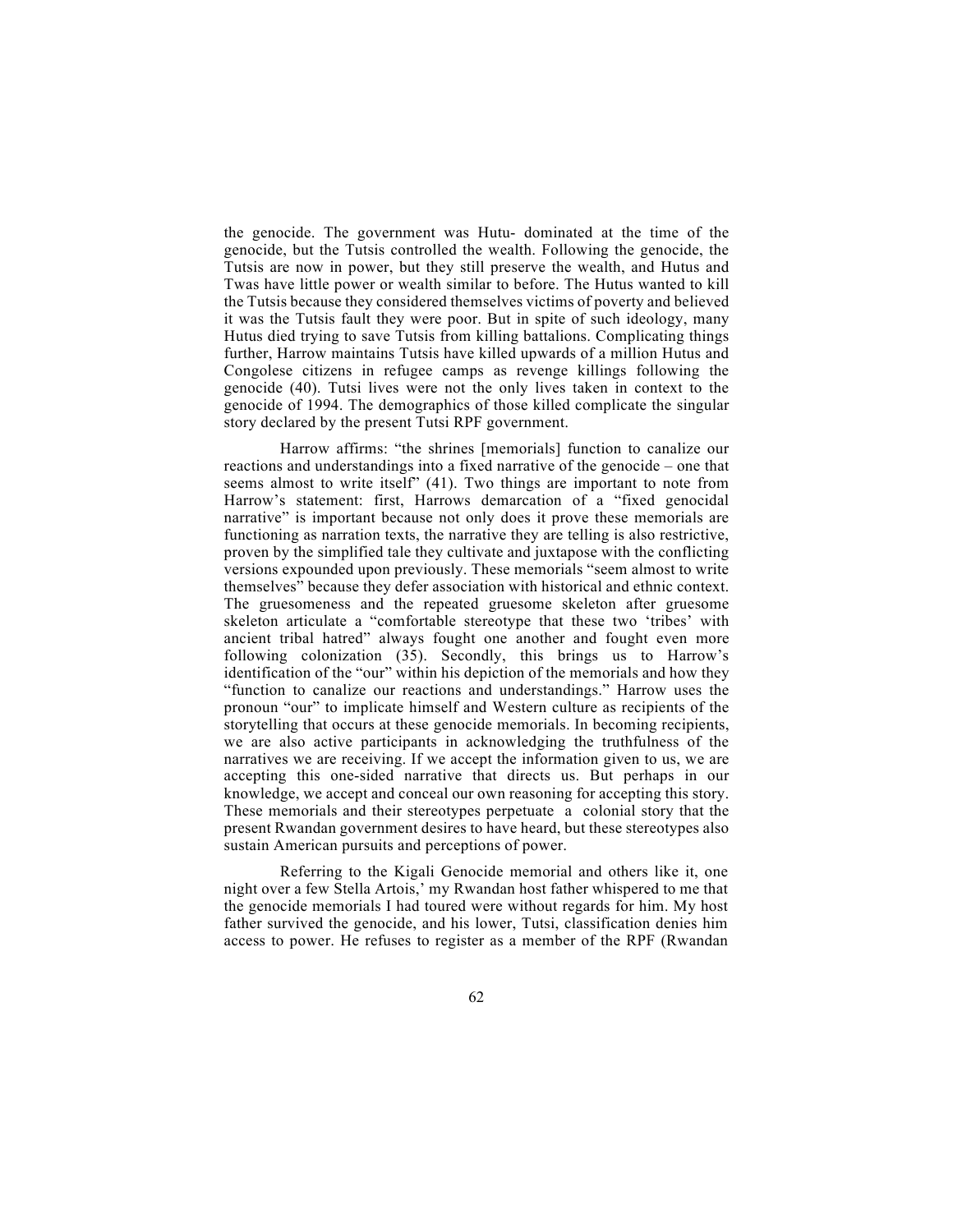Patriotic Front). He says he has no need to visit the memorials; to do so would be torture. He explained the memorials were "made for me, Westerners, who cannot possibly understand the genocide, but are trying very hard to." He professed the memorials encouraged a painful entrenchment in the past. "The memories of sleeping on the roof and in the marshes to avoid detection are enough," he attested. "Moreover, I cannot support this government's aims. My taxes go up every year, and I have yet to see anything done with that money or the money you donate."

Danielle Beswick reasons in her article, "Managing Dissent in a Postgenocide Environment: The Challenge of Political Space in Rwanda," that with "one half of the [Rwandan] government's budget" coming from foreign aid, and the United States being Rwanda's largest bilateral donor, it is in Rwandans best interest to prove decimation occurred in their country (230), even if proving such decimation in context of these stereotypical narratives takes away power from the typical citizen and gives more power to the present regime. In other words, 585 million USD per year is not simply dismissive. I do not think Rwandans, like my host father, who are unhappy with their government and the narratives of these genocide memorials want their reality misinterpreted, but they also will not survive if they expose the current human rights abuses of their present government. Their economy will collapse if we pull our funding, and their government would silence them for speaking out.

Beswick claims, using the genocide as a "victim's license," the current RPF government's foundation for such a circumscribed narrative is that: "given the fragility of the country in these early of reconstruction and state building, the opening up of any political space presents an unacceptable risk and jeopardizes progress already made" (231). If a Rwandan were to speak against the circumscribed narrative portrayed at these memorials, even if just to add a small facet to it, they would be accused of 'revisionism' and 'genocide ideology.' Beswick states, "disappearances, threats, and intimidation are tactics used to silence criticism" (241), but as she confirms in a U.S. Department of State report:

> Simply being accused by the [Rwandan] Government of supporting genocide ideology was enough to damage the ability of an accused organization from being able to work effectively, even if they were later absolved of guilt…After the release of the (parliamentary) report, independent human rights organizations were effectively dismantled, and all independent sources of information on the human rights conditions in the country disappeared in the second half of the year.  $(240)$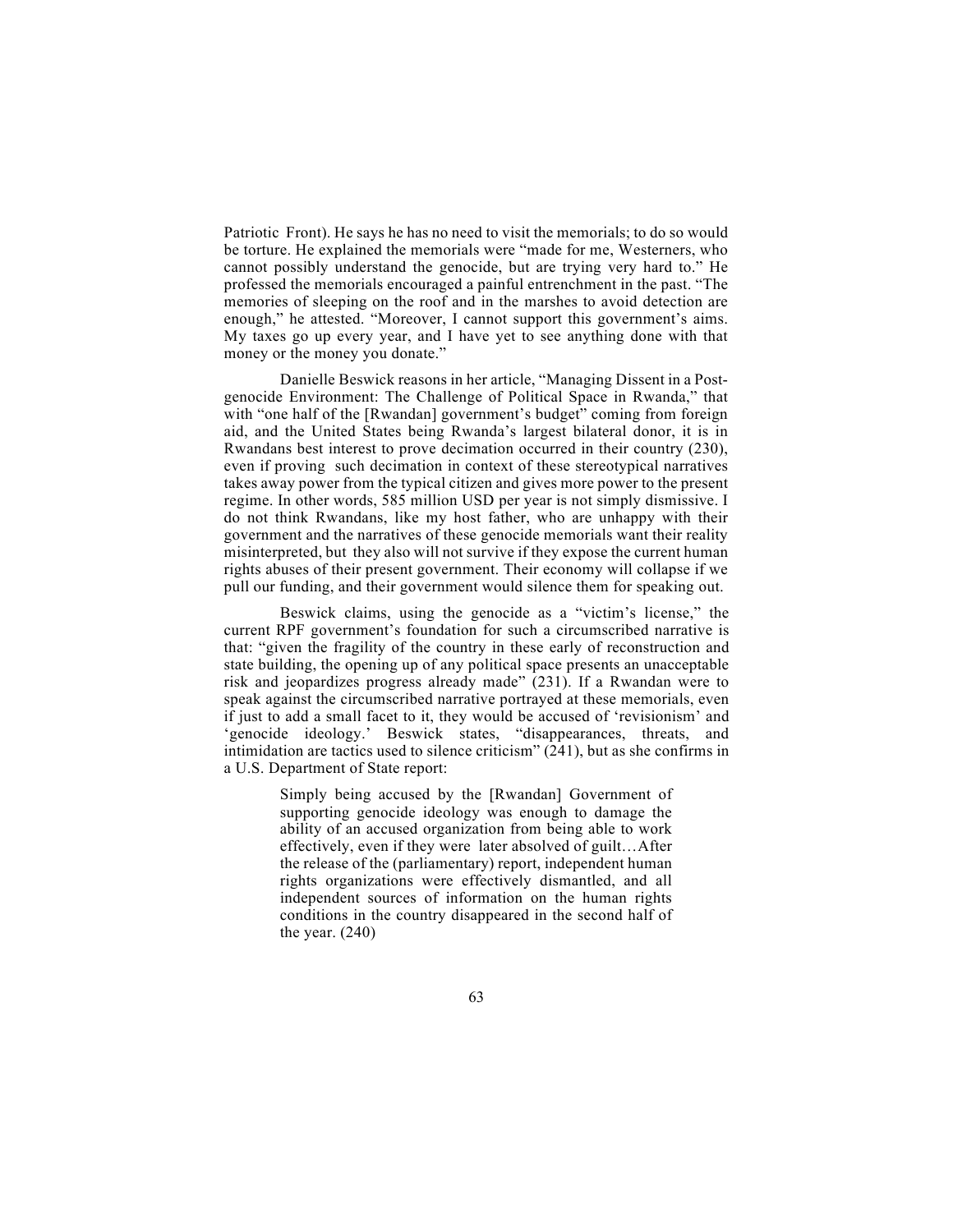The State Department report, Beswick cites, is from 2004. Thus, we are quite aware of the human rights abuses that are occurring in Rwanda. Similar citations by many social scientists and advocacy groups have dramatically increased since 2004. Yet, the Rwandan government has Rwandan citizens believing that we are not aware of their infractions and that we shouldn't be. Perhaps, to some extent, the US government does have a legitimate interest in downplaying its knowledge and activist stance towards Rwanda's RPF government because the more it lets on that it knows, the more recorded infractions disappear entirely as Beswick cites. Other scholars, within the field, believe, aside from explicitly signifying our still imperialist politics, we do not reprimand Rwanda because as they raid the DRC for genocidaires, we benefit from coltan extraction, which supplies our cell phone production.<sup>2</sup> I do not think our motives for continued support to Rwanda are succinctly either of these. I think the support in Rwanda are a complex combination of both altruistic and neo-colonial politics. Ultimately, I think we should accept Beswick's conclusion: "The [Rwandan] government's strategies for managing political space may well reflect a genuine fear of division and violence which it associates with more open political debate, but there is no guarantee that tightly, circumscribing, political space will not, ultimately, have the same negative consequences" as the genocide (248).

Presently, we see the one-sided narrative of the Tutsi regime, and overt violence intended for wealthy Western eyes. Despite the West's knowledge of human rights abuses in Rwanda, scholar Filip Reyntjens affirms the West continues to allow this spectacle and cycle of exploitation because of our own guilt surrounding our inaction during the genocide. Therefore, the postcolonial texts of Rwanda as told through their memorials will continue as unrepresentative and discriminatory, and we will continue to fund this story.

The Tutsi identification as the responsible stewards of power is understandable given the solemn loss of upwards of one million Tutsi lives in 100 days; nevertheless, their ideology is alarming. The upper-class Tutsis of a particular RPF ideology presently run the Rwanda government, and they dictate how life for all Rwandans shall proceed, from an illusory position of universally vindicated justice. They see themselves as the only survivors of the genocide and refuse to claim responsibility for the approximate one million lives of Hutus taken and are presently taking in the DRC. They have a monopoly entrenched in legitimate trauma. But their monopoly is crippling their own memorials and perpetuates their totalitarian vice upon society and the need for international validation. If history is endowing and prophetic,

<sup>&</sup>lt;sup>2</sup> For more on this topic see Jonathan Glover, "Genocide, Human Rights, and the Politics of Memorialization: *Hotel Rwanda* and Africa's World War."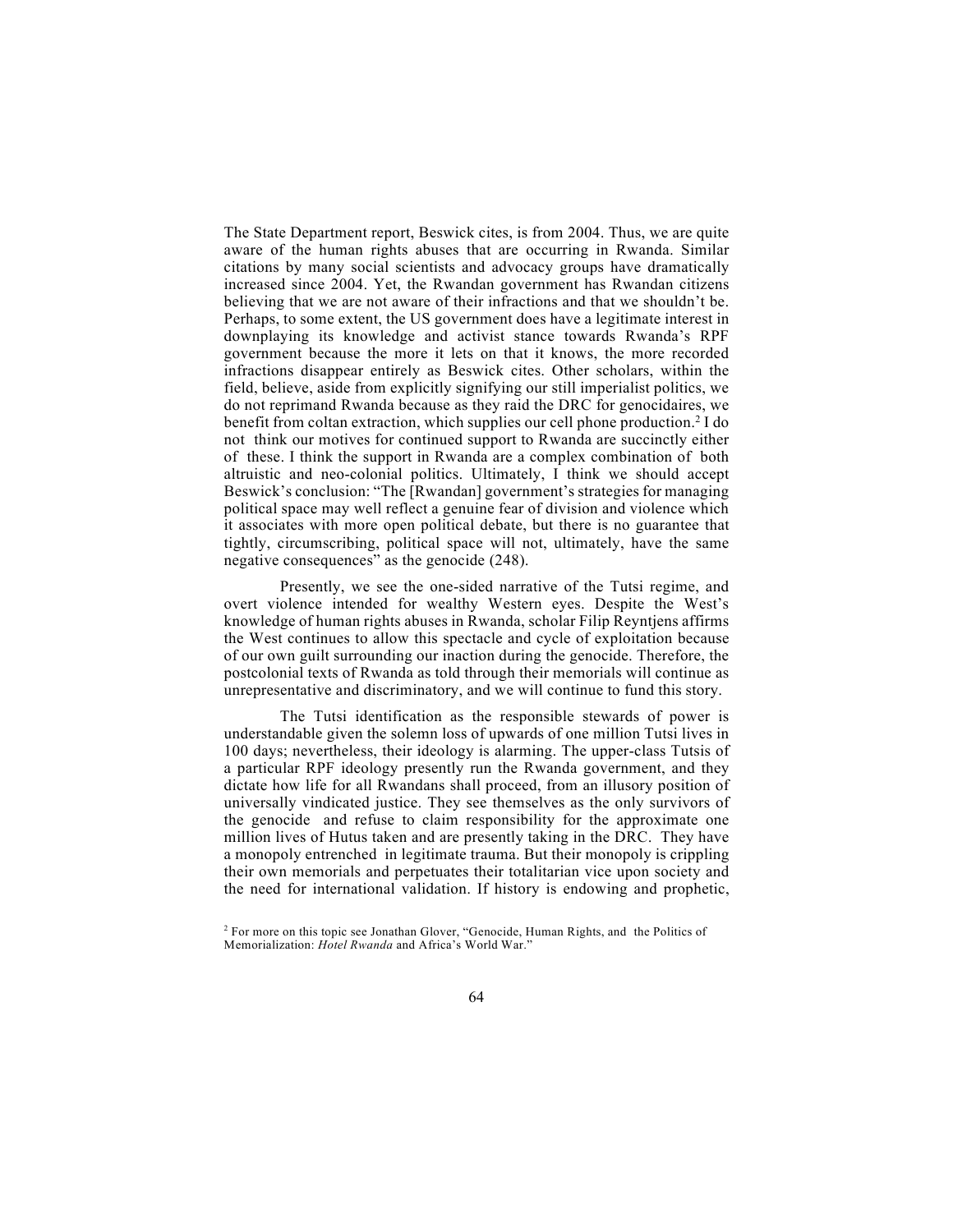their monopoly will further propagate issues of colonialism that invigorated the conception of the genocide in the first place. Both the perpetrator and the victim deserve the title of "survivor" following such a prolific devastation that perturbs life, like genocide. Ugandan political theorist, Mahmood Mamdani, asserts in the last chapter of his book, *When Victims Become Killers: Colonialism, Nativism, and the Genocide in Rwanda,* "only the victor has the choice of reaching out to the vanquished on terms that have the potential of transcending an earlier opposition between the two… defining both as survivors of the civil war…transcend[s] the terms of the earlier opposition…and forge[s] a new community of survivors" (272). Mamdani continues that, "from this point of view, the term 'survivor' does not refer to surviving victims, which as I have pointed out is how contemporary Rwanda uses it, but to all of those who continue to be blessed with life in the aftermath of the civil war" (272-73). This is not the narrative told by Rwanda's genocide memorials today.

Some portions of some memorials seem dissonant from the tightly circumscribed RPF narrative, and not even designed first and foremost for a Western view. The use of Kinyarwandan, on a banner, inside a bombed Sunday school, at the Ntarama genocide memorial, signals a moment of implicit privacy. The usage of their own language becomes a respectful haven. Ironically, though, Ntarama is also one of the most dangerous memorial locations as there are lethally poisonous spiders nesting behind 60 000 outfits soiled in 20-year-old blood. You can see outfits through the holes in the Sunday school's exterior, made by grenades, which still give off radioactive toxins. As Rwandans cross the structurally weak threshold, which is held together by sheets of aluminum, they read "Iyo umenya naweukimenya ntuba waranyishe." When translated: "If you knew me and you really knew yourself, you wouldn't have killed me."3 The logic conveyed to them is suspect. After all, some perpetrators knew their neighbours well and killed them anyway. To act as if the genocide occurred because the perpetrators sublimated their humanity is not an accurate explanation. It fails to account for and discourages us from asking: what kinds of circumstances compel disenfranchised people to kill other people? And what does life look like for people on both sides of the equation after the killing has stopped?

Taking a step back from examining the absence of life in the removed, time specific memorials in Rwanda, I will now switch to the less distanced view of everyday life through Max Rettig's legal scholarship in his article "Gacaca: Truth, Justice, and Reconciliation in Postconflict Rwanda?" Although not an apparent apparatus for memory, the verbal testimony was

<sup>&</sup>lt;sup>3</sup> Translated by tour guide and transcribed in my own notes.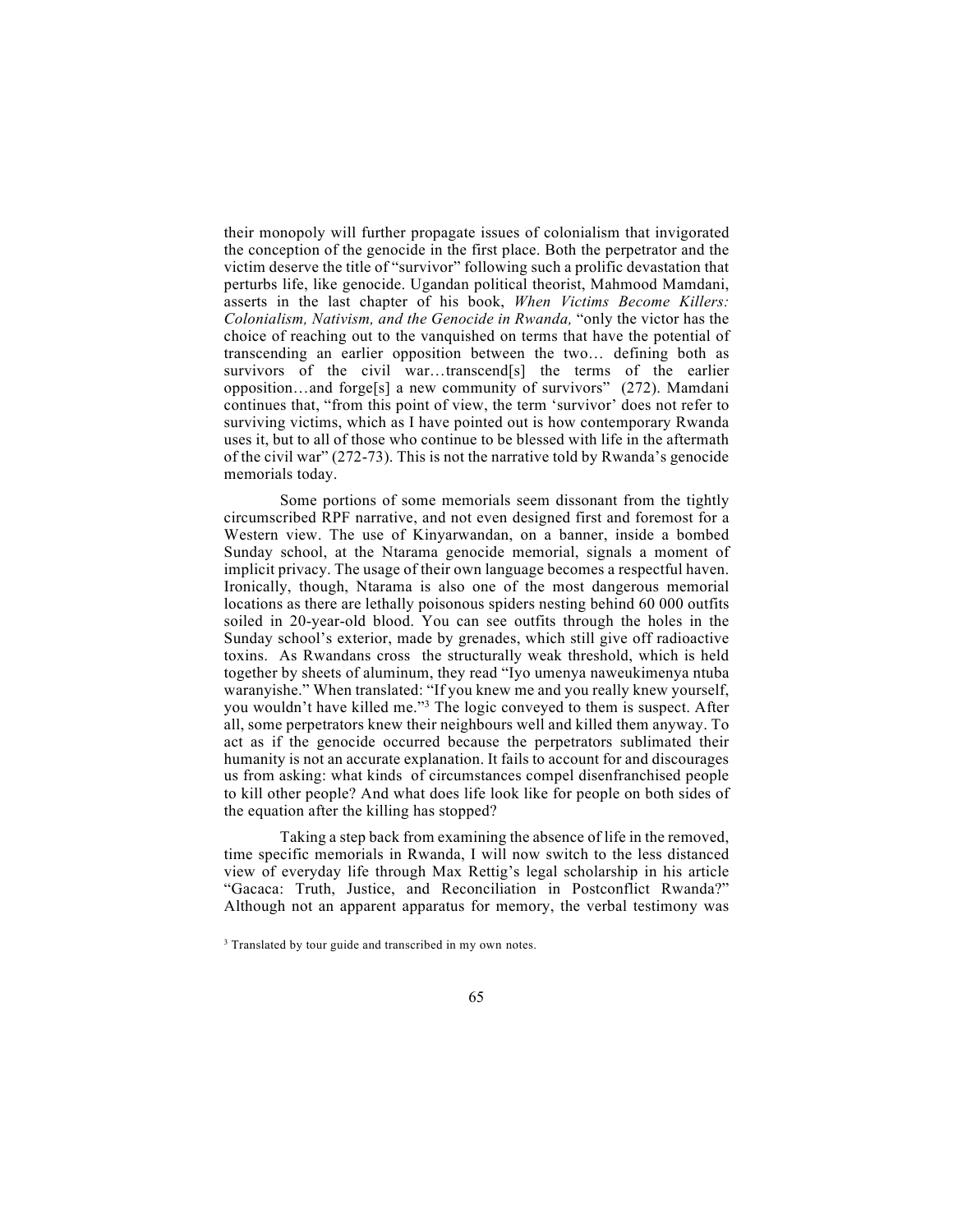given at Gacaca and transcribed into legal documents, becomes a postcolonial text, especially in the absence of an authorized, dissenting opinion. Rettig's study transforms my speculation into fact by proving that identity as a survivor is denied to a vast number of Rwandan citizens unless they are Tutsi. Moreover, the Gacaca courts are extensions of the ideology presented at the genocide memorials translated into everyday life. And the Gacaca courts are statistically proven to amplify conflict and ethnic disunity, not eradicate them.

Gacaca, which translates as "justice in the grass," was originally used before, during, and following the colonial rule (Reyntjens qt. in Rettig, 30). Gacaca courts settled disputes over property, inheritance, and reparation but ascribed no prison sentence. Present day 'inkiko gacaca,' or 'gacaca courts' are much more punitive. They are not 'restorative judicial mechanisms' some Western scholars romanticize them to be. They are highly dysfunctional and are Rwanda's allocation of justice following the genocide without incarcerating the estimated 80 percent of their population that participated in the genocide. Rettig states that Gacaca courts "make serious demands on the confessor," legally because confessions of the accused "require full disclosure of the crimes committed, the naming of accomplices, and an apology" (31). However, Gacaca administrators, ranging in education from illiterate to literate, have received only three full days of legal training before authorized to imprison people for life. Moreover, Gacaca administrators often deem very elaborate confessions as incomplete. Some sympathy elicits such rampant scrutiny in light of the cultural practice *Ceceka*: "an implicit pact by which Hutus agree not to give testimony against another Hutu" (40). Still yet, adding to questions surrounding the legitimacy of Gacaca are documented incidents by sociologist, Jean Hatzfeld, of Gacaca court administrators being implicated by countless genocidaires as partaking in the genocidal incidents they are sentencing a fellow perpetrator for.4 As stated, before giving a brief background on Gacaca, many women and men in Rwanda, neither perpetrators nor victims, identify as "nonsurvivors." Rettig's study states more people do not speak out against the unjust rulings because they are afraid of retribution and being accused themselves: "The survivors are the only ones

<sup>4</sup> In his novel *The Antelope's Strategy: Living in Rwanda After the Genocide*, Hatzfeld transcribes: "A joke is going around the country. During a trial, a survivor accuses a man of joining in a massacre. The man denies this. A second survivor rises to charge him with the same crimes. He denies them. A third accuser, a fourth, cannot manage to shake him. Angrily, the presiding judge addresses him: 'Tell me, how many times are you going to deny the evidence and flout this court?' Turning toward the judge, the accused replies, 'You're asking me? You know perfectly well, since you were with me that day!" (127).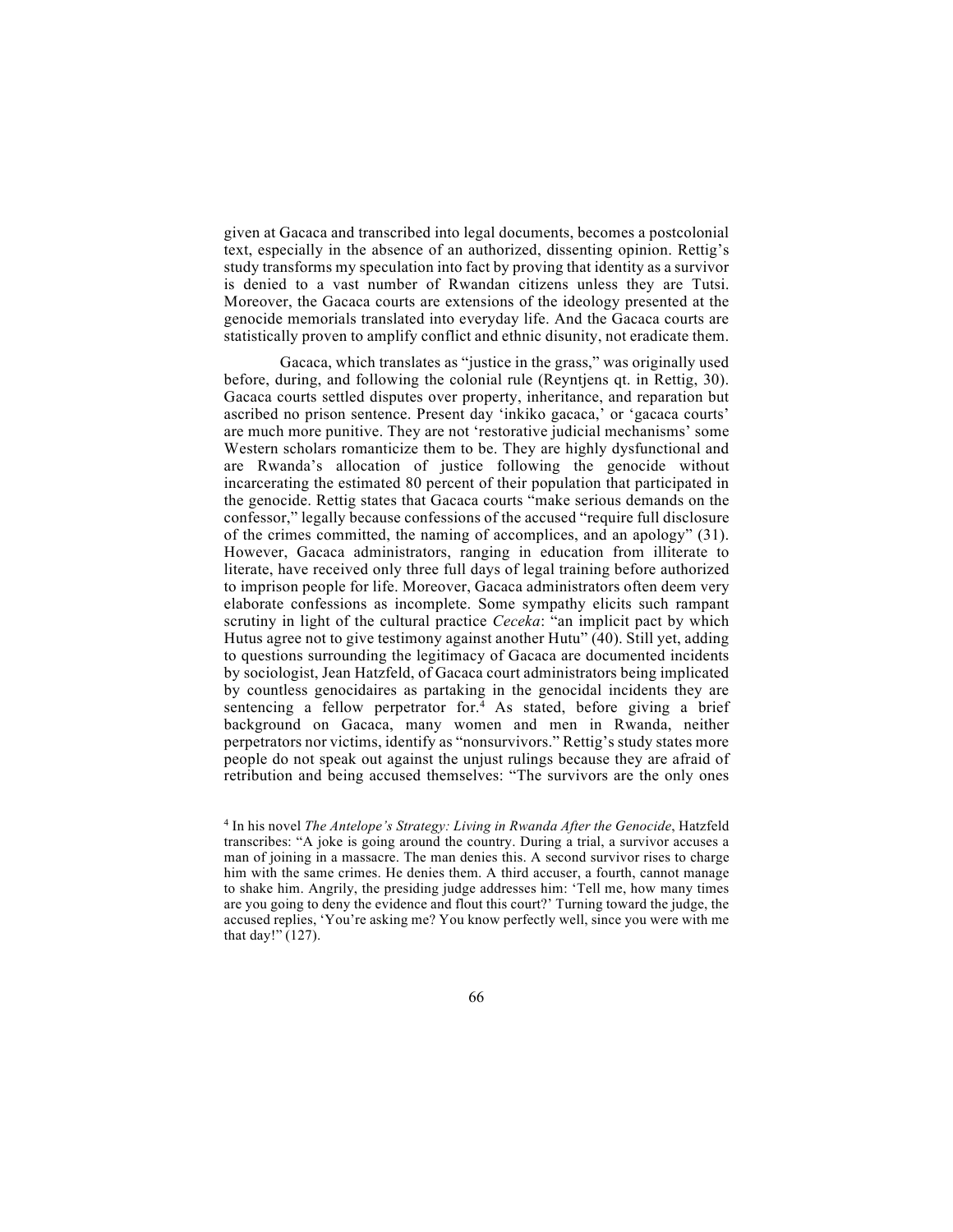who speak. Truly, there is no freedom of expression at Gacaca for ordinary people" (41). Not only is it troublesome that the woman Rettig quotes feels she cannot speak out because of de facto policies that reprimand citizens for speaking out against survivors, but most troubling is that she classifies herself as a not a survivor. In doing so, others deem a traumatic portion of her life as illegitimate. She and an overwhelmingly significant portion of Rwandan society must collectively disregard their existence to maintain an inevitably fragile and unjust sense of stasis.

Equally unsettling and illustrative with discrimination are Rettig's conclusions that Gacaca is directly impeding reconciliation. When polled, 90 percent of respondents in Sovu, a community in Southern Rwanda, stated that they wished "gacaca would finish soon so that the community could move on" (42). Gacaca courts convene once a week and are now a facet of everyday life, making the post-colonial narratives told inescapable. Another male survivor informed Rettig, "There is a difference between peace and security. Today we have security, not peace. People do not turn violent only because they fear the authorities" (42). Another male, this time, a perpetrator, warned Rettig of future violence: " Rwanda will become like Iraq very soon. Hatred is gaining another dimension and gacaca is causing family conflicts. Children whose parents are in jail will always ask where their daddies are. They will prepare revenge" (42-43). As stated earlier, estimates project that at least 80 percent of Rwanda's population perpetuated the genocide. This prisoner's prediction is thus, utterly valid. And perhaps most frightening of all, are the 29 percent of Sovu residents in Rettig's study confirmed that they would commit "acts of violence if told to do so by the authorities" (44) even in light of the 800, 000 deaths in Rwanda in the spring of 1994.

This paper has a social activist tone to alter the situation on the ground in Rwanda. However, the complexities pertaining to issues of postcolonial narratives inherent at the genocide memorials and in the written testimonials of Gacaca court proceedings also propose urgent questions to the discipline of post-colonial literature as a whole. If post-colonial literature aspires to uncover and amplify voices once censored by the empire are arguments about the legitimacy of those voices once recovered, then the voices we are deeming post- colonial are not representative like the voices of the RPF government in Rwanda? Moreover, what if the post-colonial voices we are searching for are still silenced altogether because of the RPF tyrannical regime, like the voices of the Hutus, Twas, and poor Tutsis in Rwanda? Are irresponsible for waiting until the Rwandans strengthen their conditions, then write about their struggles down the road when more representation becomes permissible and legal? Furthermore, what does it mean that we are funding the current regime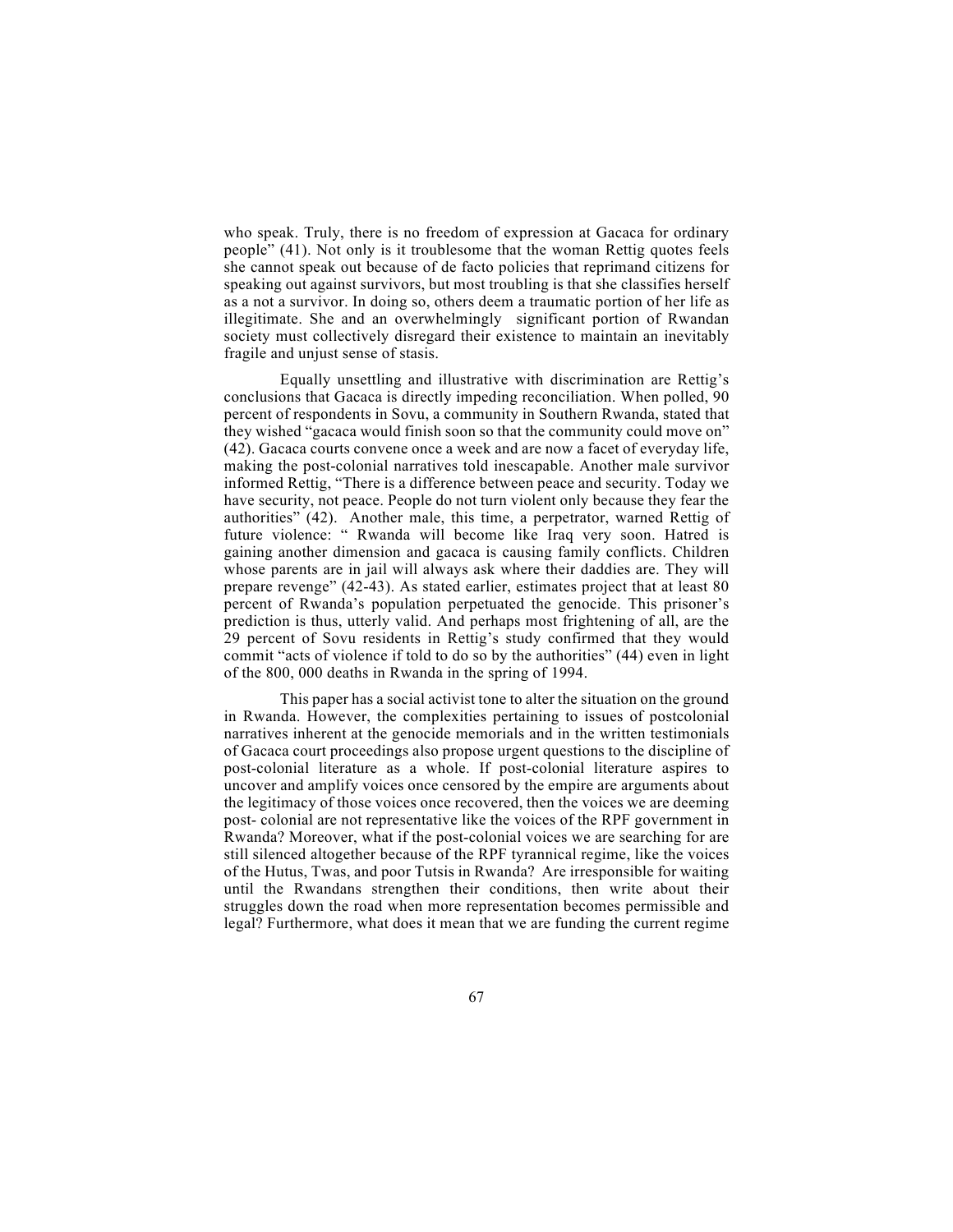that suppresses such representation and renders us as implicit enablers of egregious human rights abuses?

In closing, I am reminded once again of Harrow's scholarship. These memorials as post-colonial texts "render the old categories irrelevant" (40). Fictional vs. non-fictional, testimonial vs. imaginary – the narratives told at the Rwandan genocide memorials encompass all of these components both within their structure and the political actors that make their structure possible. Above all else, the memorials are accounts that "refuse[] to leave the reader out of it…the consequences are not over for us or for them…the account that implicates us all matters now – an account that not only attempts to convey what happened, but that requires us to recognize the need for involvement…because we are involved already by the account itself" (40). We are the intended audience of Rwanda's post-colonial texts, so interconnected that we are now a part of their story. Varied, diverse accounts of the genocide do not exist; they are not allowed to exist. The only postcolonial texts that exist are these genocide memorials, and if we look at them carefully enough and through the eyes of their disenfranchised people, we can see their reversion to the singular Rwandan narrative communicated through graffiti and avoidance. In witnessing both the false narrative, which we have obtained intelligence to contradict, and in recognizing these small acts of defiance by the Rwandan public, we must responsibly ask for more accountability from the RPF government. As a discipline, postcolonial literature can afford to be more active. Yes, we must be careful of reproducing colonial power structures, but accepting past notions of guilt and fearing colonial re-subscription are no longer adequate excuses for inaction from our field or for a more democratic world.

## WORKS CITED

- Beswick, Danielle. "Managing Dissent in a Post-genocide Environment: The Challenge of Political Space in Rwanda." *Development and Change*  41.2 (2010): 225-251. *Business*
	- *Source Complete*. Web. 26 Feb. 2015.
- Glover, Jonathan. "Genocide, Human Rights, and the Politics of Memorialization: 'Hotel Rwanda' and Africa's World War." *South Atlantic Review* 75. 2 (2010): 95 -111. *JSTOR*. Web. 06 Feb. 2015.
- Gourevitch, Philip. *We Wish to Inform You that Tomorrow We Will be Killed With Our Families: Stories From Rwanda*.

NewYork: Picador, 1998. Print.